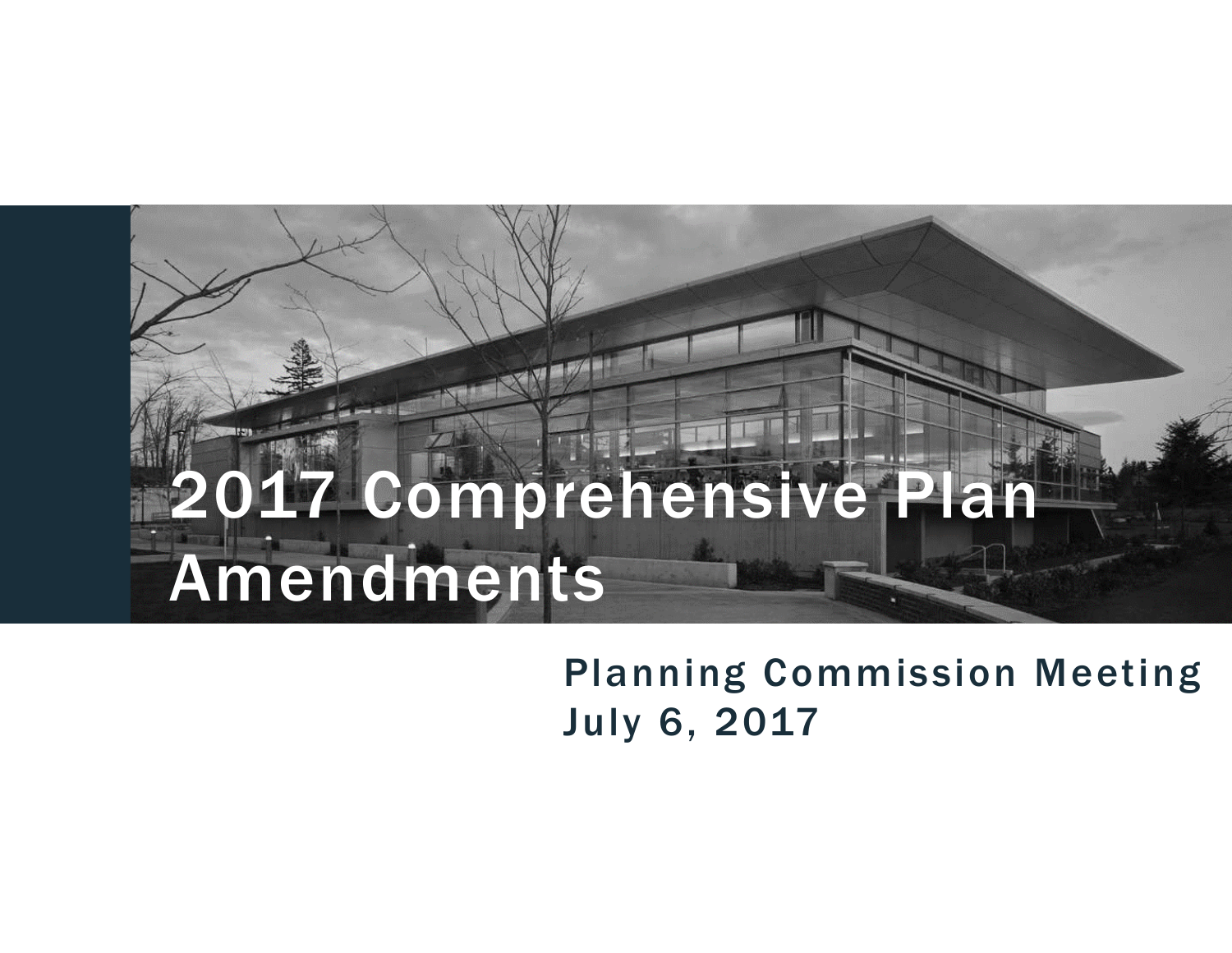### Planning Commission Review

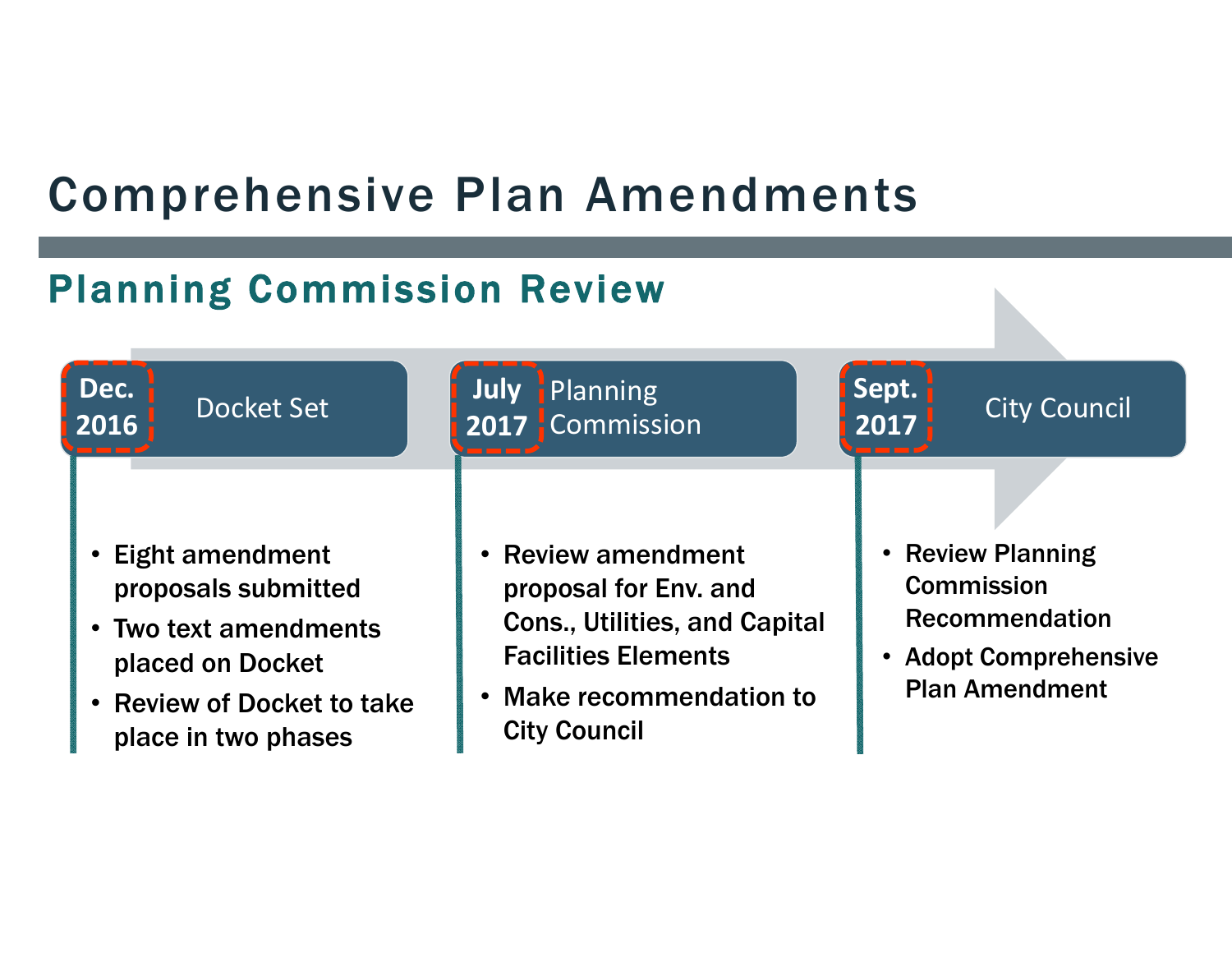| <b>What they are</b> |  |
|----------------------|--|
|----------------------|--|

Targeted

Narrowly focused (e.g. site‐specific)

Annual

Docketed

Improve consistency

*Think in terms of…*

*Implementation Policy Direction*

*What they are not*

Part of the periodic update

Comprehensive in nature

**Octennial** 

Part of a Council‐adopted Work Plan

Policy‐level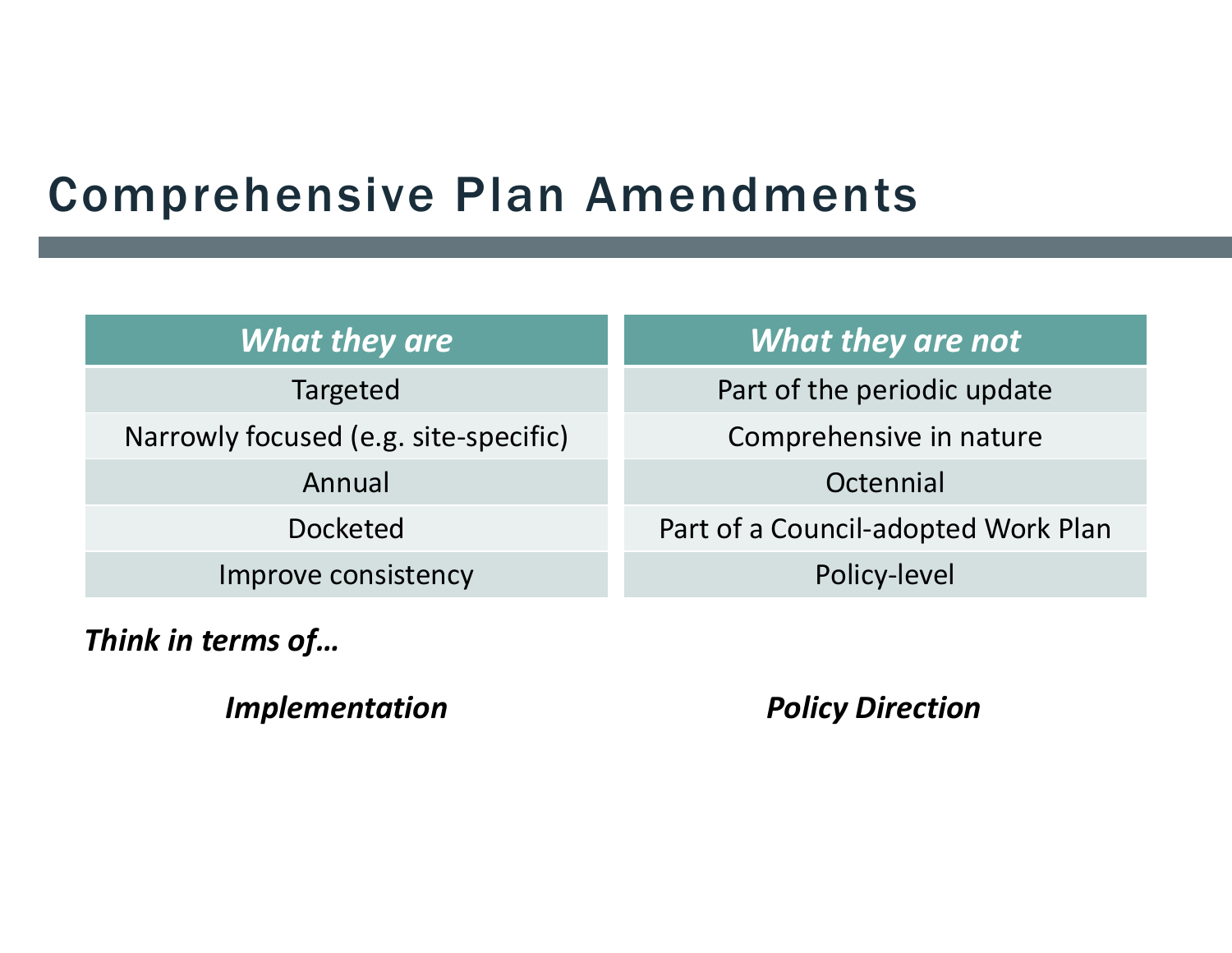# Planning Commission Role

*Planning Commission will review the docketed comprehensive plan amendment to amend the Environment and Conservation, Utilities, and Capital Facilities Elements of the Sammamish Comprehensive Plan and recommend action to the City Council*

#### **Comprehensive Plan Amendment Process:**

#### *Looking Back: Setting the Docket*

•December 6, 2016 (Resolution R2016‐709)

*Looking Ahead: Legislative Review of Docketed Proposals*

- •July 6, 2017 Work session (*comments will be incorporated into July 20 packet)*
- •July 20, 2017 Public Hearing (followed by deliberation and recommendation)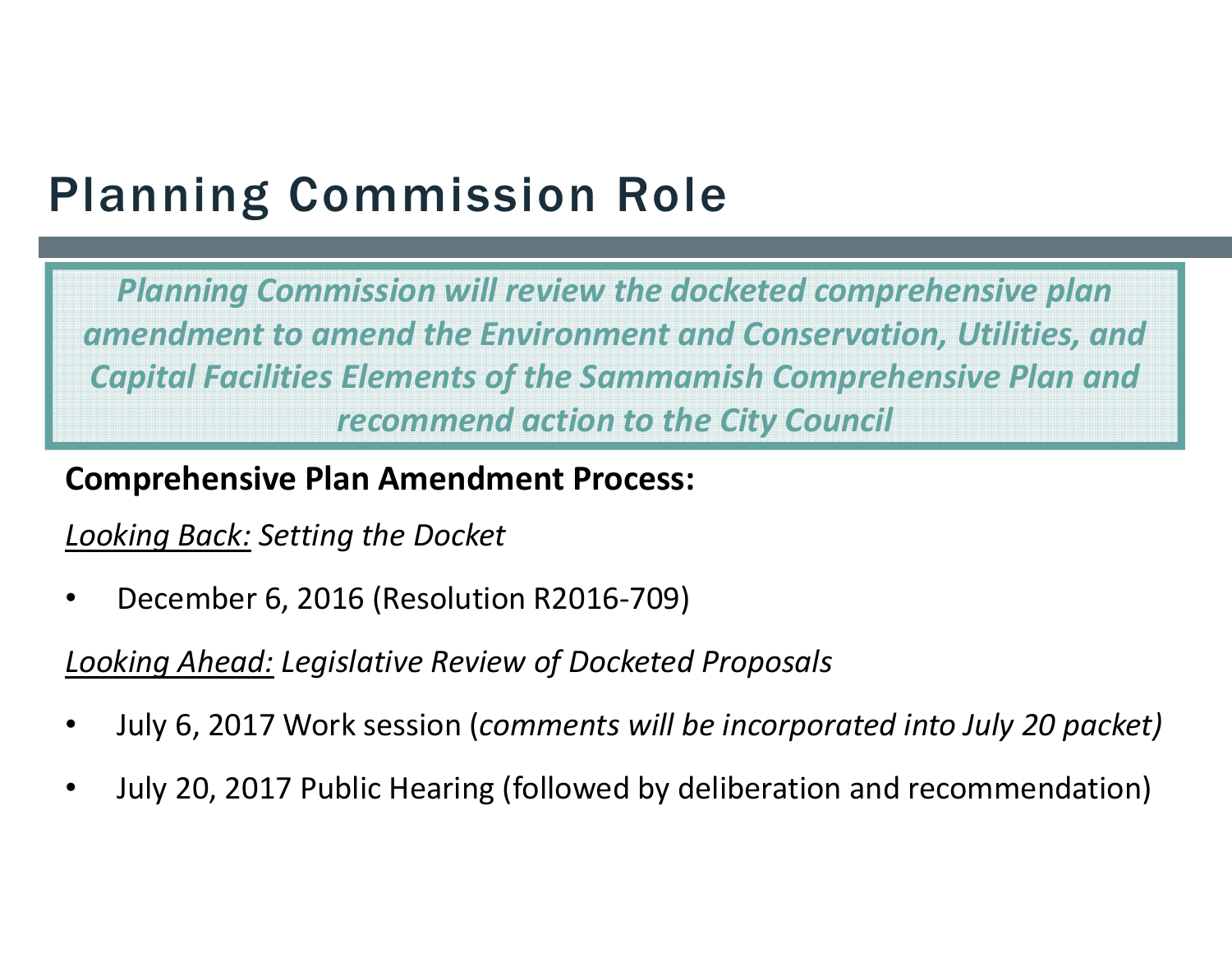# Newly Adopted Plans - 2016

#### **Overview**

- 1. Public Works Standards (Adopted 12/6/16; Ordinance O2016‐425)
	- • Identifies required permitting and minimum engineering requirements for work on private development and work in the City's right‐of‐way
	- $\bullet$ Supplements the Sammamish Municipal Code (SMC)
- 2. Storm and Surface Water Management Comprehensive Plan (Adopted 12/6/16; Ordinance O2016‐424)
	- •Update of the 2001 Stormwater Comprehensive Plan
	- $\bullet$  Identifies specific plans and projects to help meet the goals of City's Comprehensive Plan and National Pollutant Discharge Elimination System Permit (NPDES)
	- •Describes current and future stormwater issues and needs
	- $\bullet$  Describes the City's stormwater system and existing programs/projects, provides guidance for implementing future recommended programs and projects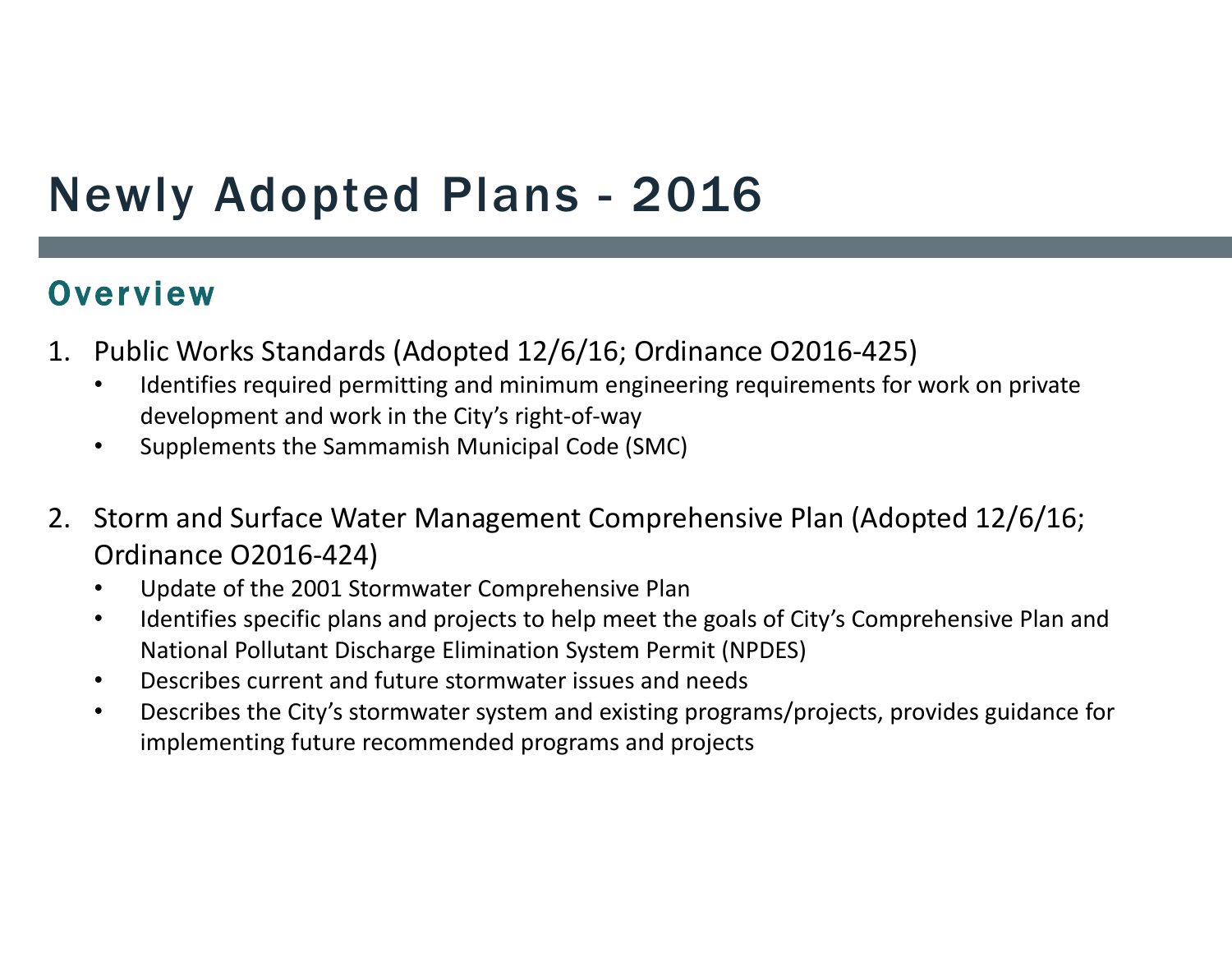# Newly Adopted Plans – 2016 (continued)

- 3. King County Surface Water Design Manual and Sammamish Addendum (Adopted 12/13/16; Ordinance O2016‐428)
	- • Regulates design, construction, inspection and maintenance of stormwater facilities in Sammamish
	- $\bullet$ NPDES permit requirement
- 4. Low‐Impact Development Code Updates (Adopted 12/13/16; Ordinance O2016‐429)
	- • The LID Code (Chapter 21A.85 SMC) is a suite of management and site design techniques to mimic natural drainage processes to control runoff and treat stormwater
	- •Provides technical guidance/requirements for planning, design and maintenance of LID facilities
	- $\bullet$  NPDES permit requirement to ensure LID codes are consistent with the Surface Water Design Manual and Sammamish Addendum

*This Comprehensive Plan Amendment is the last legislative step needed to implement the updated Plans listed above*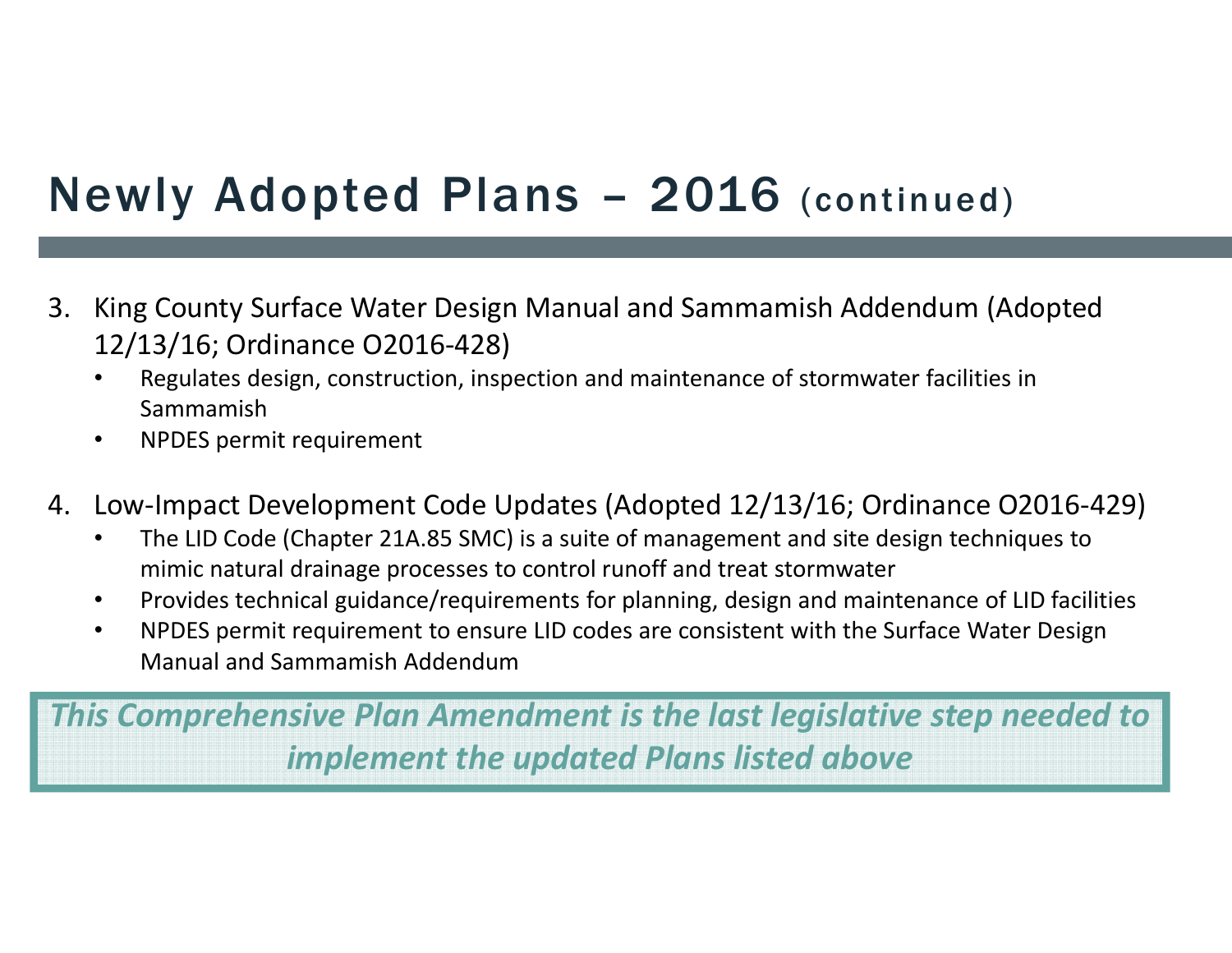# Review of Comprehensive Plan Amendments

### SMC 24.15.040(2)

#### *Applications to amend the comprehensive plan shall be reviewed based upon the following information:*

- $\checkmark$  A detailed statement of what is proposed to be changed and why;
- $\checkmark$  A statement of anticipated impacts of the change, including geographic area affected and issues presented;
- $\checkmark$  (c) A demonstration of why existing comprehensive plan guidance should not continue in effect or why existing criteria no longer apply;
- $\checkmark$  (d) A statement of how the amendment complies with the Growth Management Act's goals and specific requirements;
- $\checkmark$  (e) A statement of how the amendment complies with the Sammamish Vision Statement;
- (f) A statement of how functional plans and capital improvement programs support the change; and  $\checkmark$
- (g) Public review of the recommended change, necessary implementation (including area zoning if appropriate) and alternatives.  $\checkmark$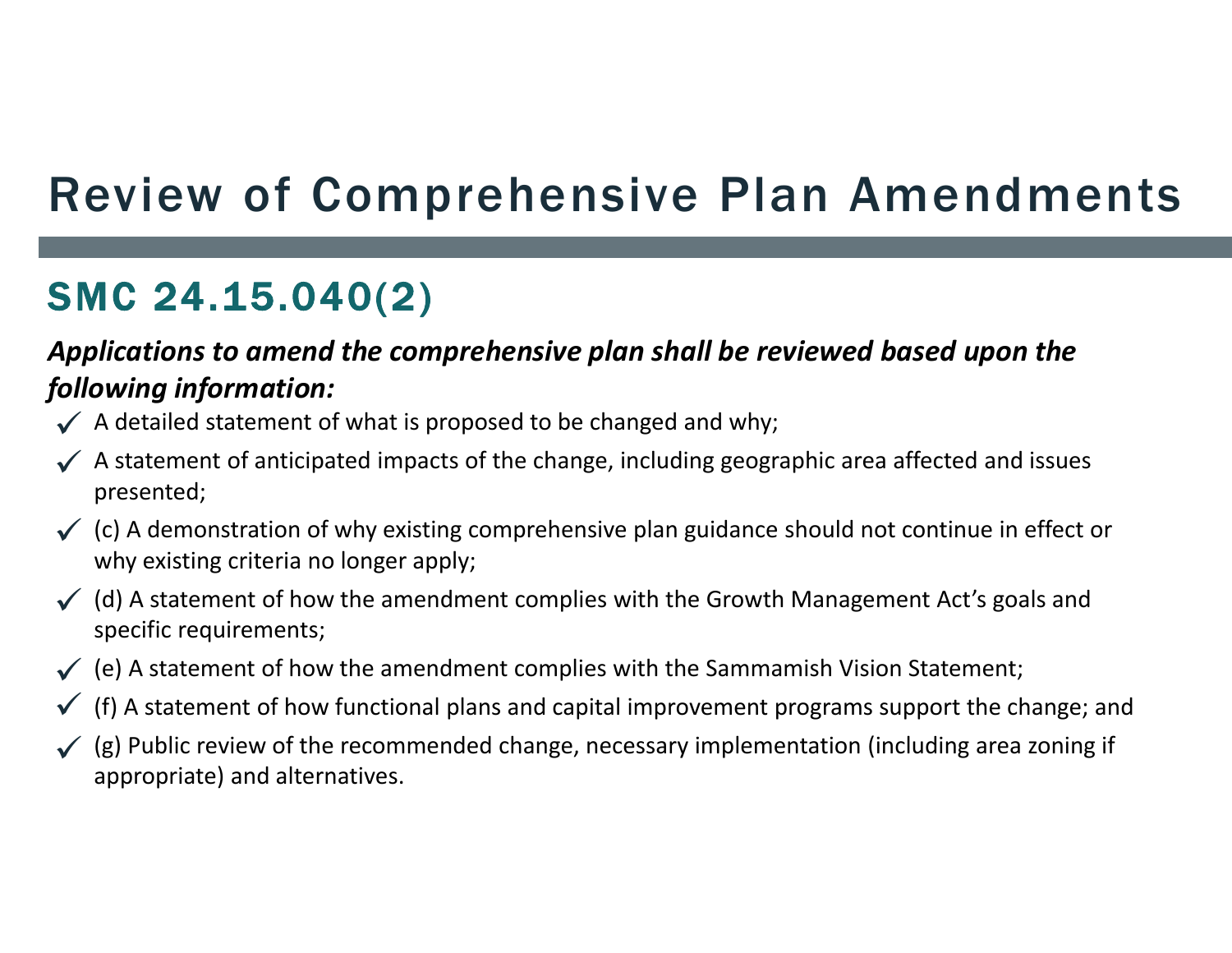### Justification (SMC 24.15.040[2][a])

#### *The proposed amendment will…*

Make minor, non‐substantive updates to improve consistency throughout the Environment and Conservation Element Background Information, Utilities Element Background Information, and Capital Facilities Element, including:

- • Reflect the current name of the Storm and Surface Water Management Comprehensive Plan
- • Update the links to the online 2016 King County Surface Water Design Manual and Sammamish Addendum
- $\bullet$  Updating the 2017‐2022 Surface Water and Transportation Capital Improvement Plans
- $\bullet$ Update the current list of publically‐owned storm water assets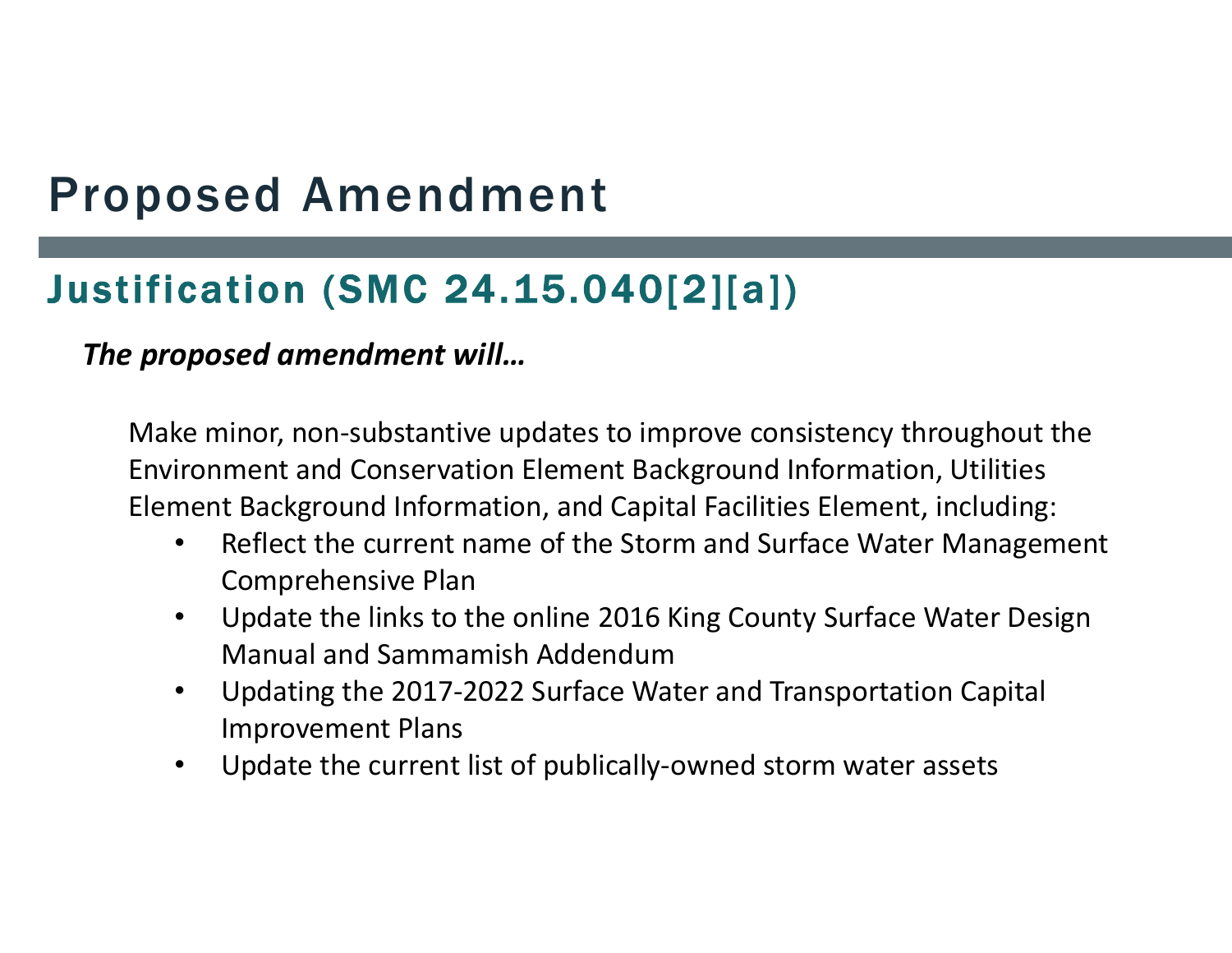### Justification (SMC 24.15.040[2][b])

*The anticipated impacts of the proposed amendment will…*

- $\bullet$  Make the Comprehensive Plan consistent with the following updated documents:
	- $\bullet$ Storm and Surface Water Comprehensive Plan
	- •Surface Water Design Manual and Sammamish Addendum
	- $\bullet$ Public Works Standards
	- $\bullet$ Low Impact Development code (Chapter 21A.85 SMC)
- • Incorporate the 2017‐2022 Surface Water and Transportation Capital Improvement Projects lists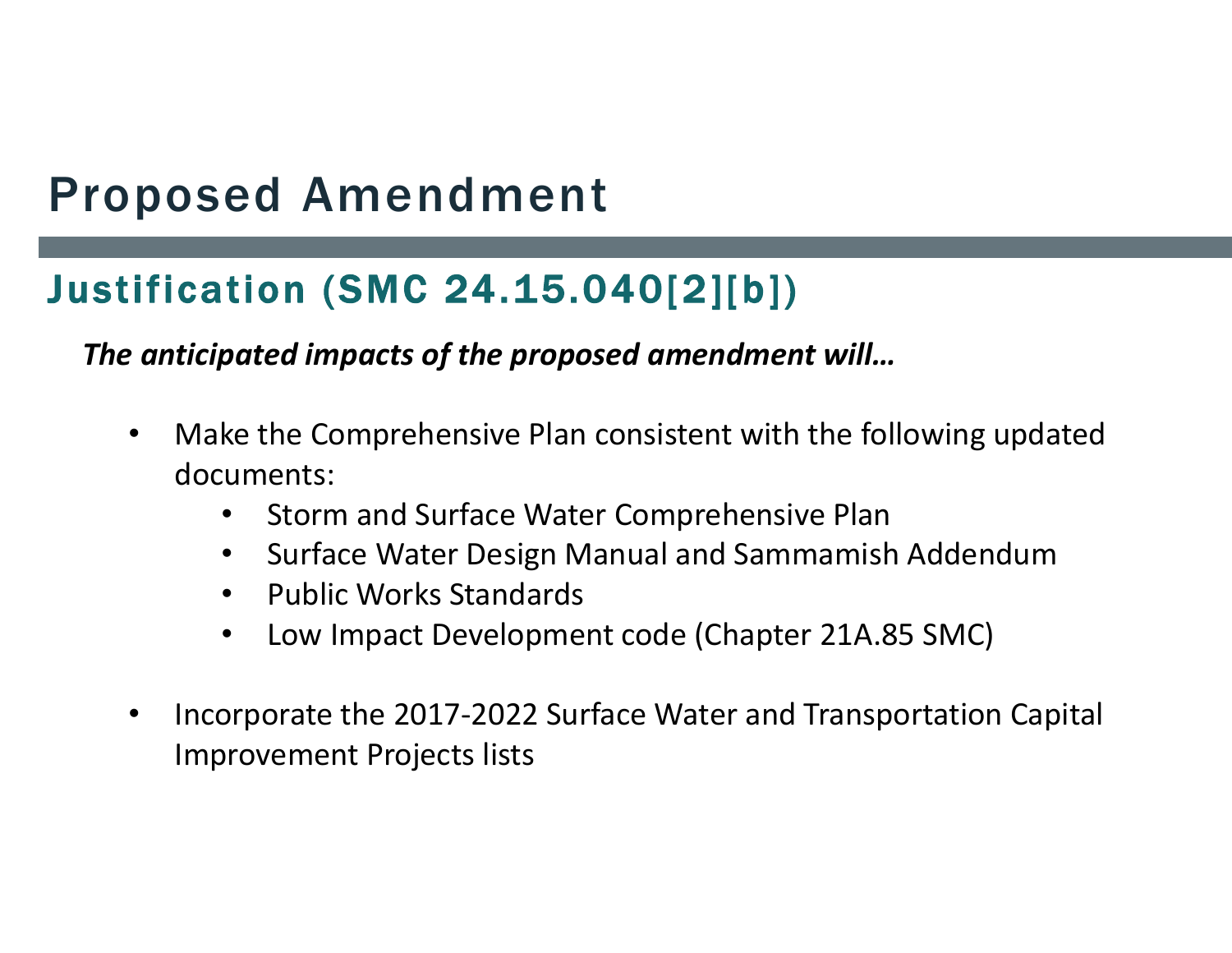### Justification (SMC 24.15.040[2][c])

*The existing comprehensive plan guidance should no longer continue in effect because…*

• The City has adopted more current documents and plans since the Comprehensive Plan was last updated (in 2015) and these must be referenced for consistency between the Comprehensive Plan and the implementing documents, in accordance with the Growth Management Act (GMA).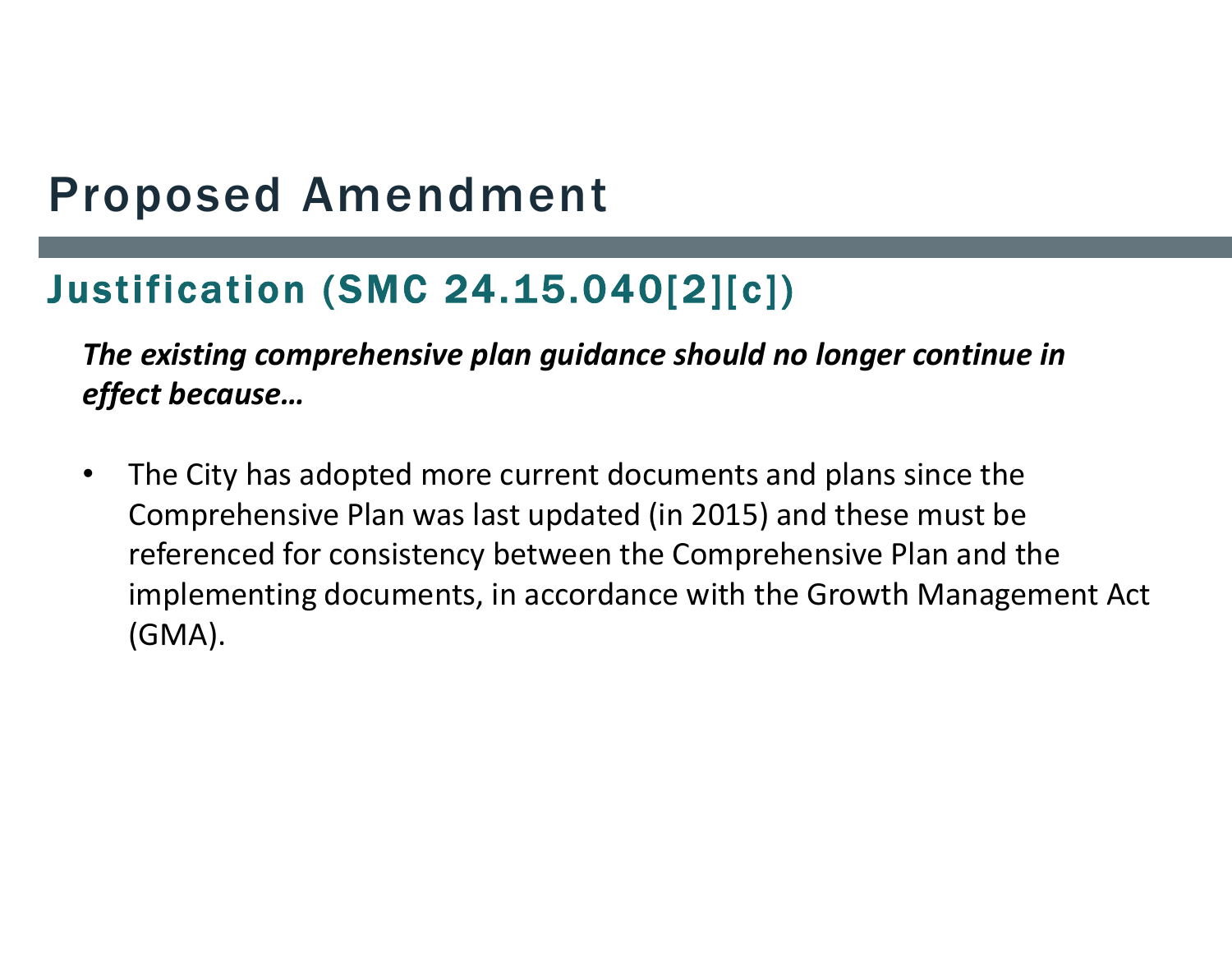### Justification (SMC 24.15.040[2][d])

*The proposed amendment complies with the Growth Management Act by…*

- Ensuring consistency between the Comprehensive Plan and the City's implementing plans and programs
- Updating the City's inventory of existing capital facilities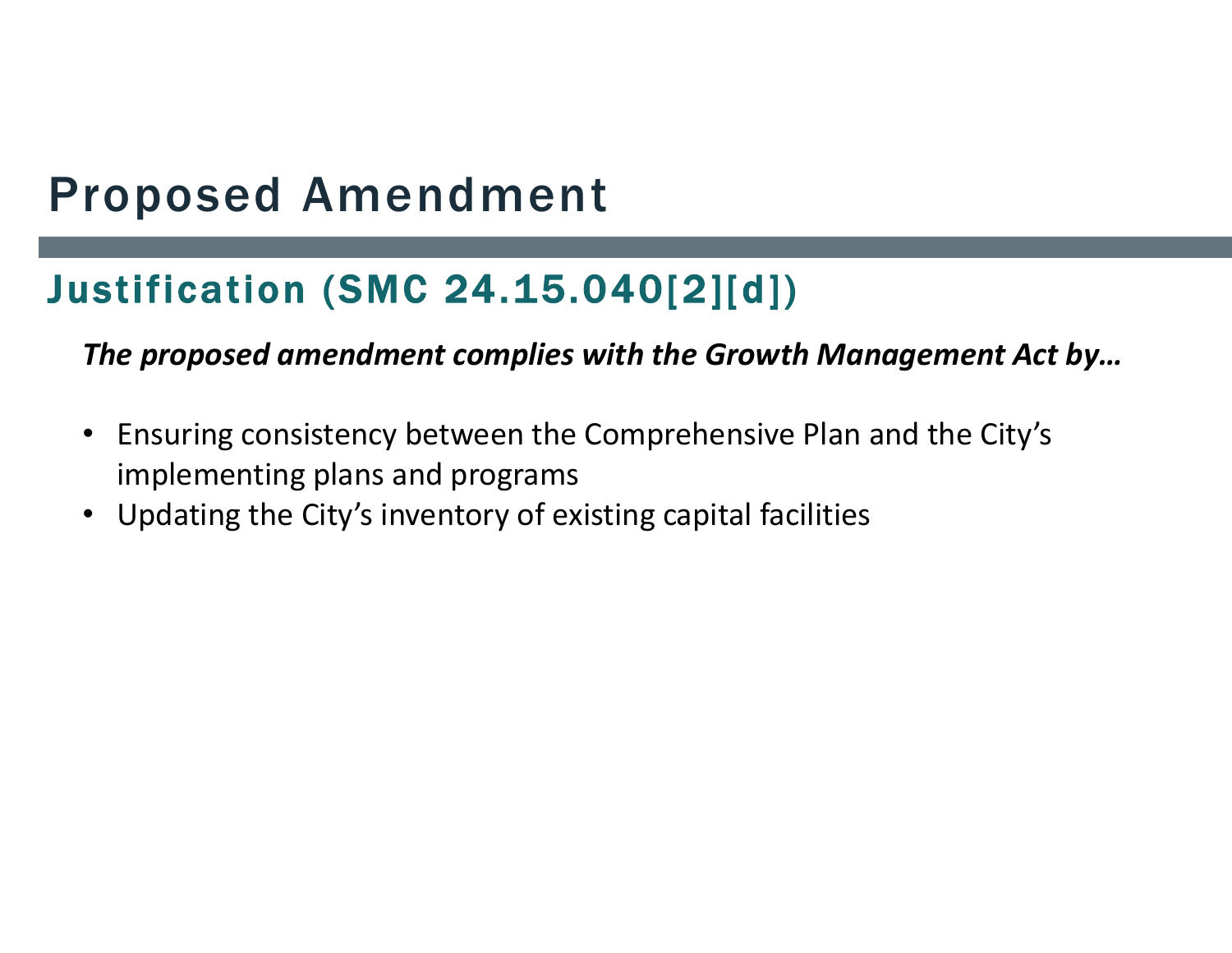### Justification (SMC 24.15.040[2][e])

*The proposed amendment complies with the Sammamish Vision Statement by…*

- Referencing the current Surface Water Design Manual and Sammamish Addendum, and Low Impact Development codes in compliance with the City's NPDES Permit
- Updating the City's list of capital projects that will enhance the environment and aquatic habitat or mitigate any construction impacts to local surface water bodies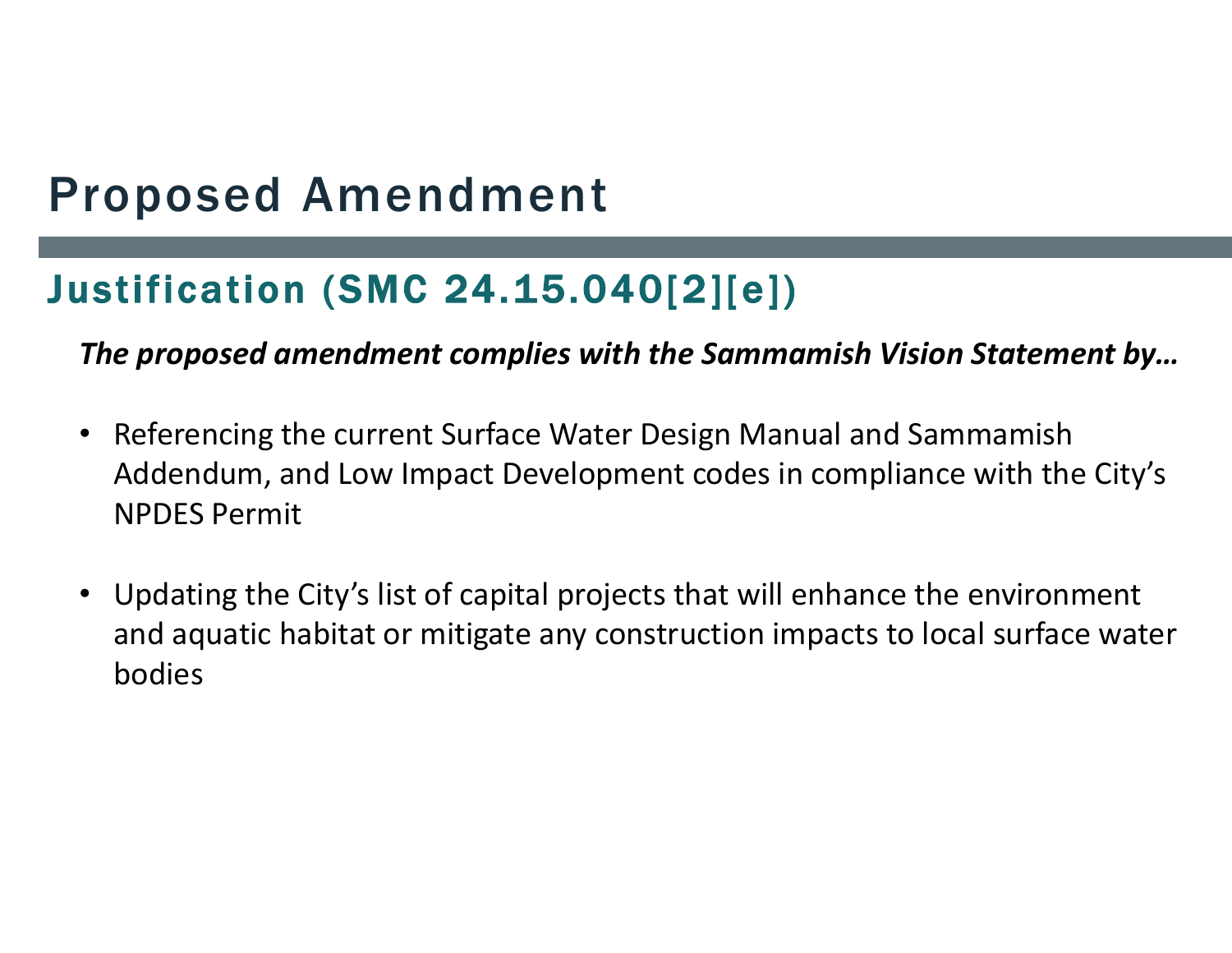### Justification (SMC 24.15.040[2][f])

*The city's functional plans and capital improvement programs will support the revisions of the proposed amendment by…* 

• Ensuring that the current documents and plans are referenced in the Comprehensive Plan and are consistent with each other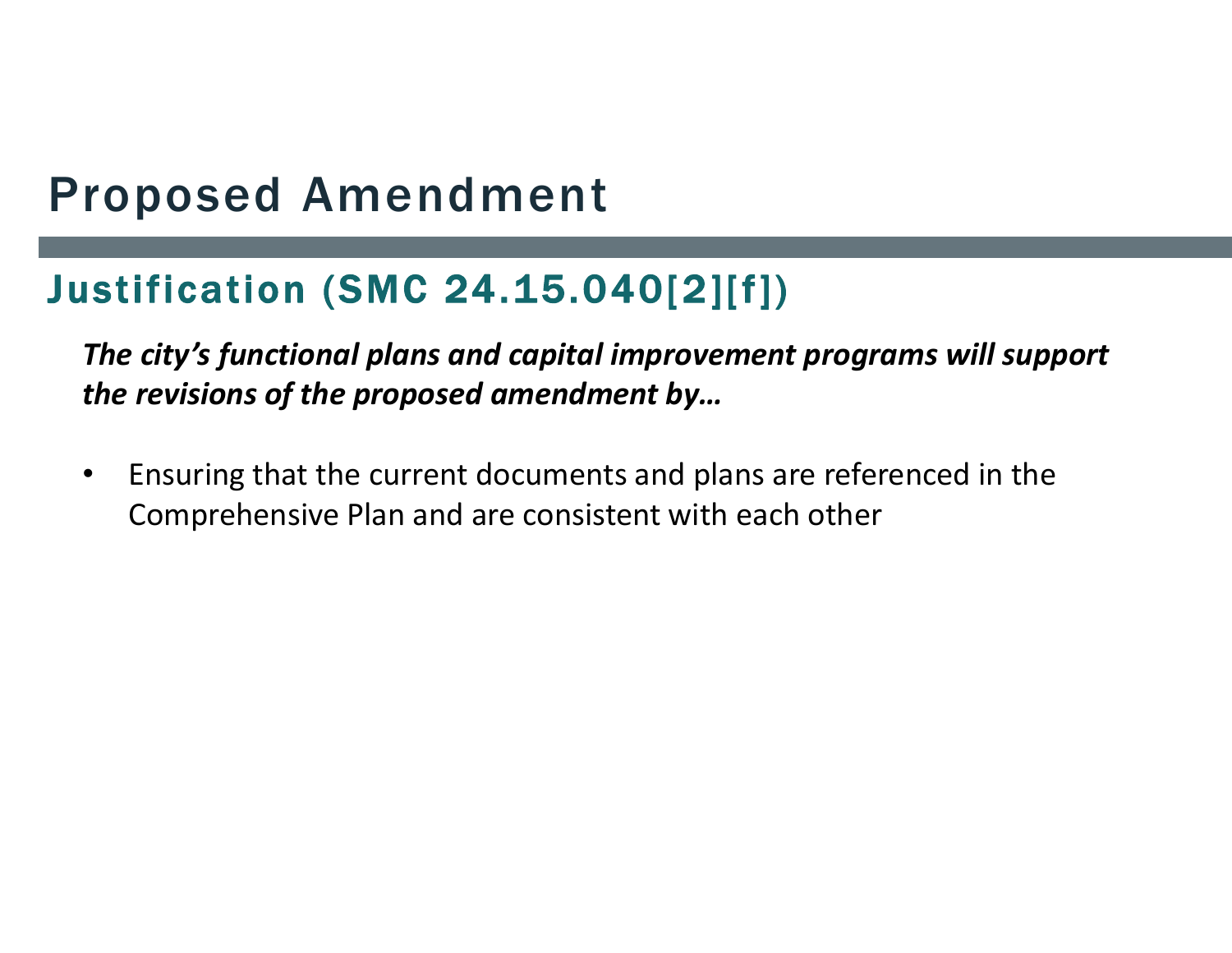### Next Steps

| <b>DATE</b>      | <b>ACTION</b>                                                                                           |
|------------------|---------------------------------------------------------------------------------------------------------|
| July 6           | <b>Planning Commission Work Session</b>                                                                 |
| July 20          | Planning Commission Public Hearing and Recommendation                                                   |
| Sept 5           | City Council Public Hearing and First Reading of the Ordinance                                          |
| Sept 19          | City Council Second Reading of the Ordinance                                                            |
| <b>Fall 2017</b> | Third Reading of the Ordinance for <b>Consolidated Annual</b><br><b>Amendment of Comprehensive Plan</b> |